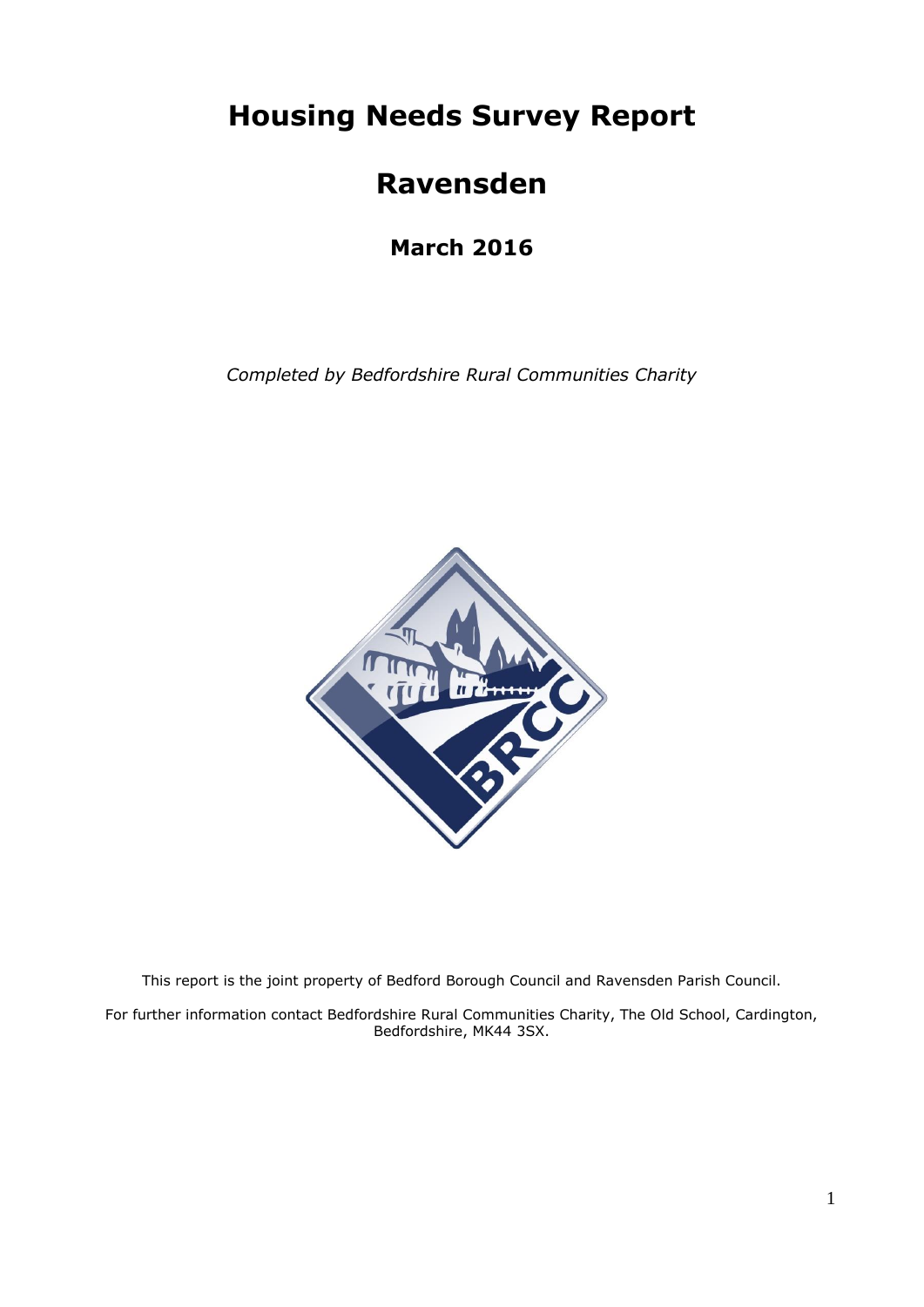# **1. Introduction**

## **1.1 About this survey**

Ravensden Parish Council requested for a Housing Needs Survey (HNS) to be carried out. The survey aimed to assess the need of local people for either affordable housing (see 1.2) or market housing (see 1.3) in Ravensden, as well as the general views of the local community.

A survey form (Appendix A) was delivered to all households in Ravensden, together with explanatory notes and a FREEPOST envelope to enable residents to return their completed survey to BRCC. Section 1 of the form (for completion by all respondents) aimed to gain views on overall housing needs in Ravensden (see chapter 4). Section 2 was for completion by or on behalf of any household member currently looking for different accommodation, or who would be looking within the next 3 years: the findings from this section are analysed in chapters 6 and 7.

We received 125 responses from around 300 distributed, a return rate of around 42%. This is a very good response rate for a housing needs survey (typical return rate is 20-25%).

## **1.2 Affordable housing**

Affordable housing can be affordable rented property (where rent is charged at up to 80% of market value), or it can be shared ownership in which people can own a share in the property and pay rent on the remainder. It is usually provided by Registered Providers such as housing associations.

Affordable housing in rural areas is often progressed through Rural Exception Site developments – this is where the planning authority accepts that there is a need for affordable housing in the parish, and is prepared to grant an "exception" to planning policy, providing that the development is for affordable housing that will be available to local people in perpetuity. A Neighbourhood Plan can contain a Rural Exception Site policy.

Households seeking affordable rented accommodation through any new exception site development would have to apply through the Bedfordshire Choice Based Lettings scheme, through which they would have to demonstrate both a housing need and a local connection to Ravensden.

## **1.3 Market housing**

The market housing policies for the Neighbourhood Plan (e.g. proposed numbers, size and type) would need to be based on a broad evidence base. This would include local housing need identified through this survey, although the wider housing market would also need to be taken into consideration, as there would be no restrictions placed on the sale of this housing.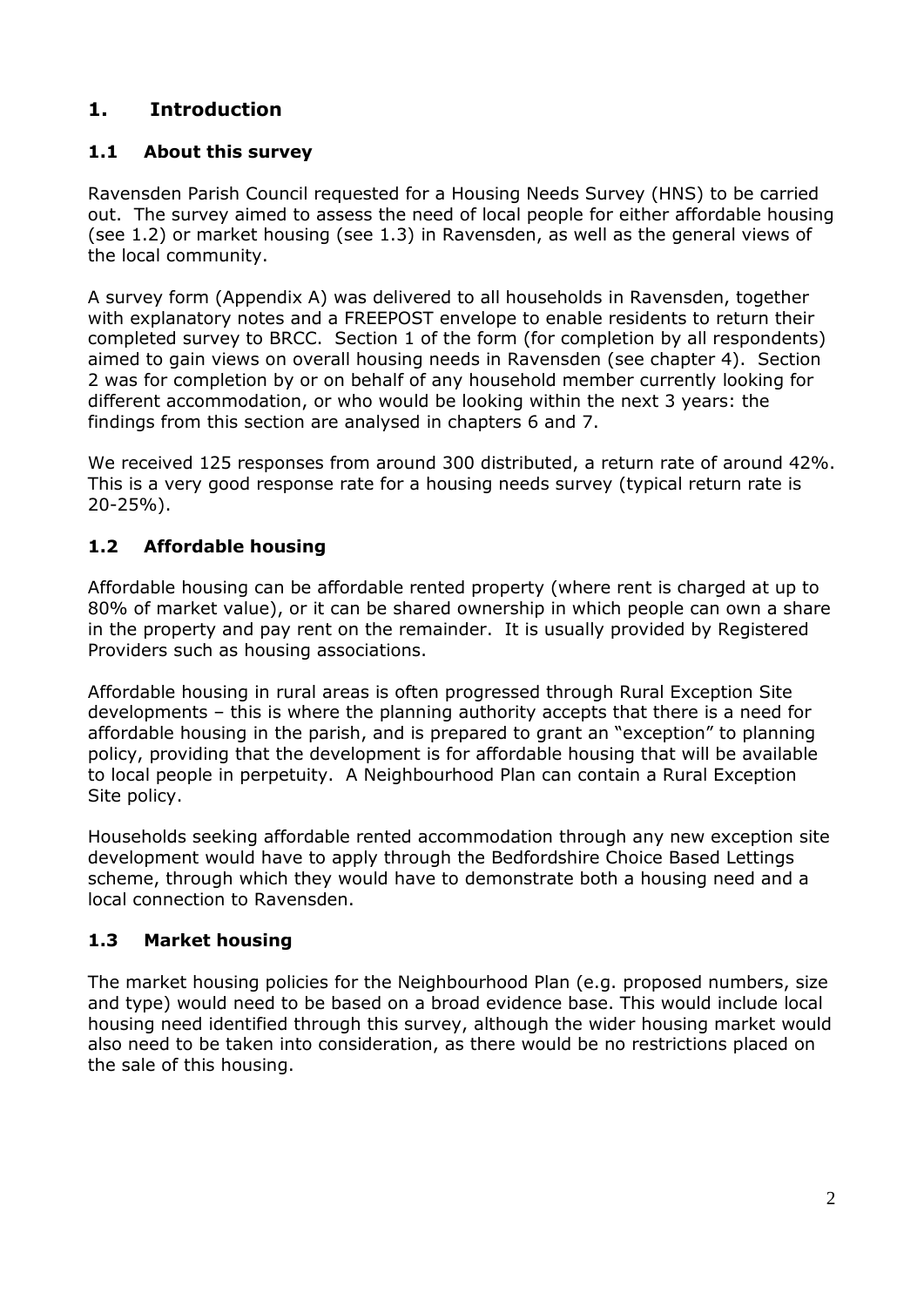# **2. About Ravensden**

## **2.1 Population and demographics**

In 2001 in the parish of Ravensden, there were 290 households containing 706 residents<sup>1</sup>. The age profile (compared to Bedford Borough as a whole) is shown below.

| Age       | % Ravensden | % Bedford Borough |
|-----------|-------------|-------------------|
| $0 - 15$  | 15.8        | 20.7              |
| $16 - 24$ | 8.5         | 11.3              |
| $25 - 44$ | 20.4        | 29.6              |
| $45 - 64$ | 35.5        | 23.5              |
| $65 - 74$ | 10.8        | 7.9               |
| $75 - 84$ | 8.4         | 5.2               |
| $85+$     | 0.7         | 1.8               |

The age profile in 2001 was significantly older than that of Bedford Borough as a whole, with the proportion of those aged 45+ in Ravensden being over 55%. This ageing trend continued in most Bedford Borough villages over the following 10 years, so it is likely that Ravensden's age profile is now older.

## **2.2 Household Composition**

1

|                                      | % Ravensden | % Bedford<br><b>Borough</b> |
|--------------------------------------|-------------|-----------------------------|
| $1$ person – pensioner               | 12.9        | 13.1                        |
| 1 person $-$ other                   | 6.5         | 14.9                        |
| 2 or more pensioners                 | 16.0        | 8.8                         |
| Couple - no children                 | 25.9        | 18.8                        |
| Couple + dependent children          | 19.7        | 22.2                        |
| Couple + non dependent children      | 9.9         | 6.2                         |
| Lone parent dependent children       | 3.1         | 5.4                         |
| Lone parent + non dependent children | 1.0         | 2.8                         |
| Other                                | 5.1         | 7.7                         |

There are higher levels of 2 or more pensioner households than Bedford Borough as a whole, reflecting the figures in 2.1. There are also higher levels of couples without dependent children.

 $1$  2001 census data – other data also from this source unless otherwise specified. It has not been possible to use 2011 census data due to the distorting effect of the Woodlands Park development, which at that time was part of Ravensden parish.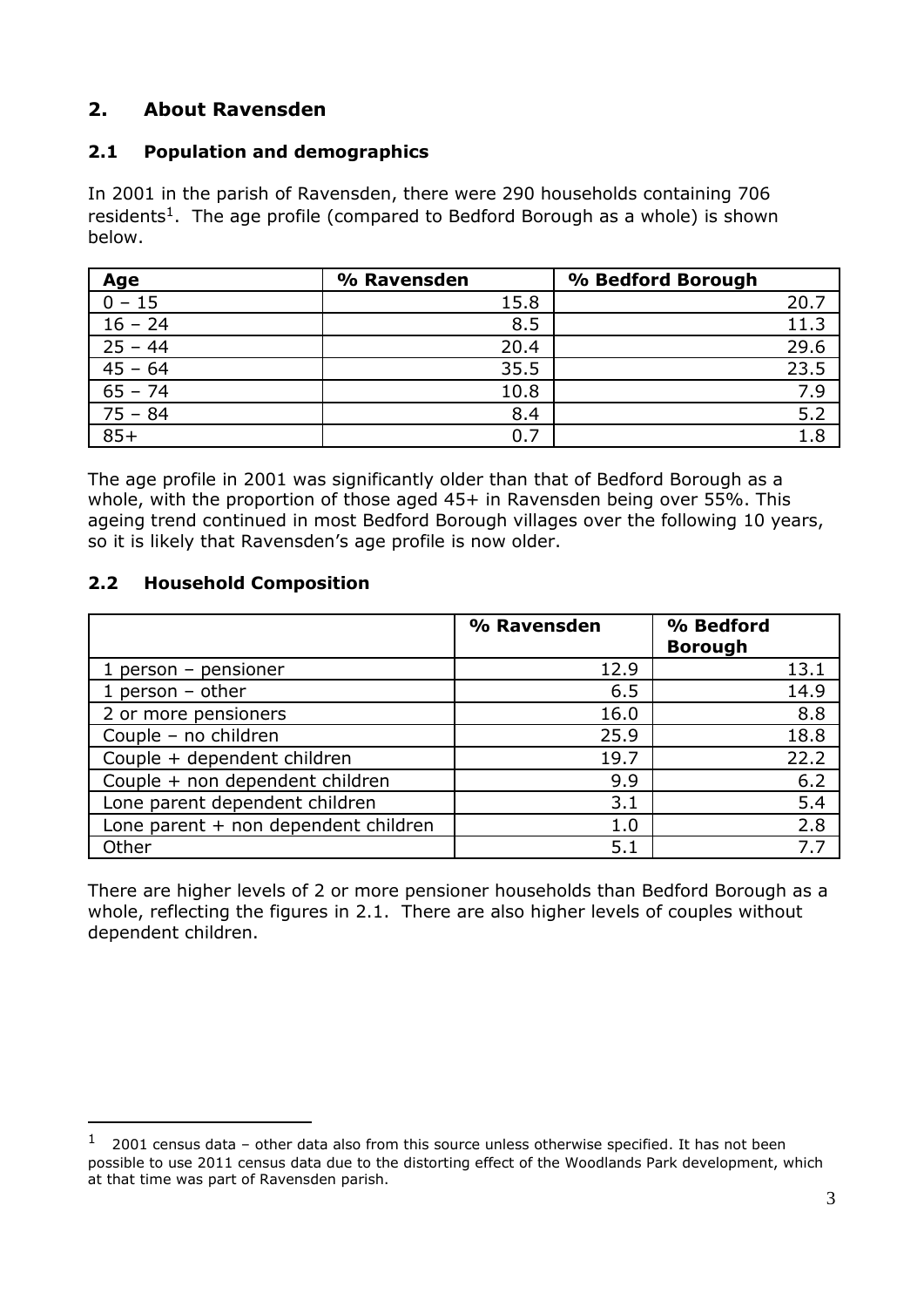## **2.3 Housing Tenure**

|                                      | % Ravensden | % Bedford<br><b>Borough</b> |
|--------------------------------------|-------------|-----------------------------|
| Owner occupied                       | 89.0        | 72.4                        |
| Social rented                        |             | 14.4                        |
| Private rented (or living rent free) | 7.9         |                             |

The vast majority of households are owner occupiers in Ravensden, with much lower levels of social and private renting than the Bedford Borough averages.

## **2.4 Households on Bedford Borough Council Housing Register**

There are currently no Ravensden households on the Bedford Borough Council Housing Register. It should be noted that the difficulty of securing affordable housing, particularly in villages, can act as a significant deterrent to people in housing need from placing themselves on the register; so this does not necessarily mean that no residents are in affordable housing need. Furthermore, the criteria for the Bedford Borough Housing Register were tightened in 2014, due to a shortage of housing supply available to meet demand.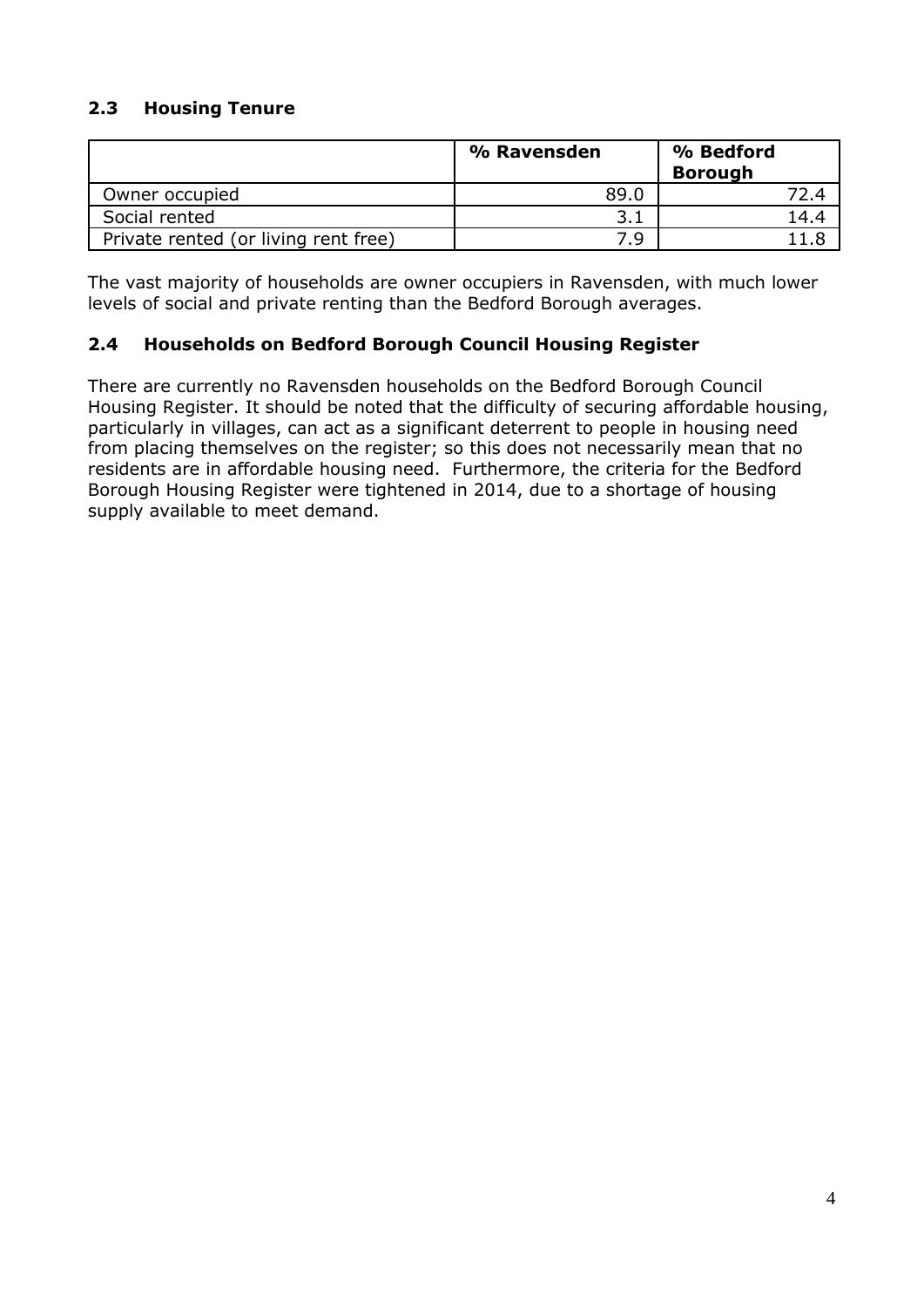# **3. Housing Availability and Affordability in Ravensden**

## **3.1 Housing affordability ratio**

The 'affordability ratio' (median house prices as a ratio of median household earnings) for Ravensden in 2008/09 (latest data available) was 14.1. In other words, houses on the market cost on average 14.1 times annual incomes<sup>2</sup>.

## **3.2 Dwellings in lower Council Tax Bands**

6.7% of dwellings in Ravensden are in Council Tax Band A, and 5.8% in Band B, compared to 13.6% and 24.9% for Bedford Borough as a whole. This indicates a relative shortage of affordable housing for purchase in Ravensden.

## **3.3 Current property availability for sale in Ravensden**

In April 2016, we found 8 properties for sale (or recently sold) in Ravensden:

| Dwelling size / type | <b>Number</b> | Asking/sale price     |
|----------------------|---------------|-----------------------|
| 2 bedroom park home  |               | £105,000              |
| 3 bedroom park home  |               | £190,000              |
| 2 bedroom house      |               | £220,000              |
| 3 bedroom house      |               | £250,000 - £425,000   |
| 4 bedroom house      |               | £420,000 - £1,100,000 |

This represents around 2-3% of total private housing stock in the parish. None were being marketed as retirement properties.

## **3.4 Property sales over last 3 years**

Property sales over the last 3 years can be broken down as follows<sup>3</sup>:

|                      | 2013 | 2014 | 2015 | <b>Total</b> |
|----------------------|------|------|------|--------------|
| £100,000 and under   |      |      |      |              |
| $£100,001 - 150,000$ |      |      |      |              |
| $£150,001 - 200,000$ |      |      |      |              |
| $£200,001 - 300,000$ |      |      |      |              |
| £300,001+            |      |      |      | 16           |
| <b>Total</b>         |      | 14   |      | 26           |

Only 1 property sold for under £150,000 in the last 3 years, a flat for £107,000.

## **3.5 Current property availability for rent in Ravensden**

In April 2016, we found no properties available for rent in Ravensden. People looking to rent within ¼ mile of the parish would need to look in Bedford, Wilden or Renhold, with prices starting at £850 per month.

1

<sup>2</sup> Data from community profile for Ravensden (Parish), © ACRE, RCAN, OCSI 2013

 $3$  Data sourced from [www.rightmove.co.uk](http://www.rightmove.co.uk/)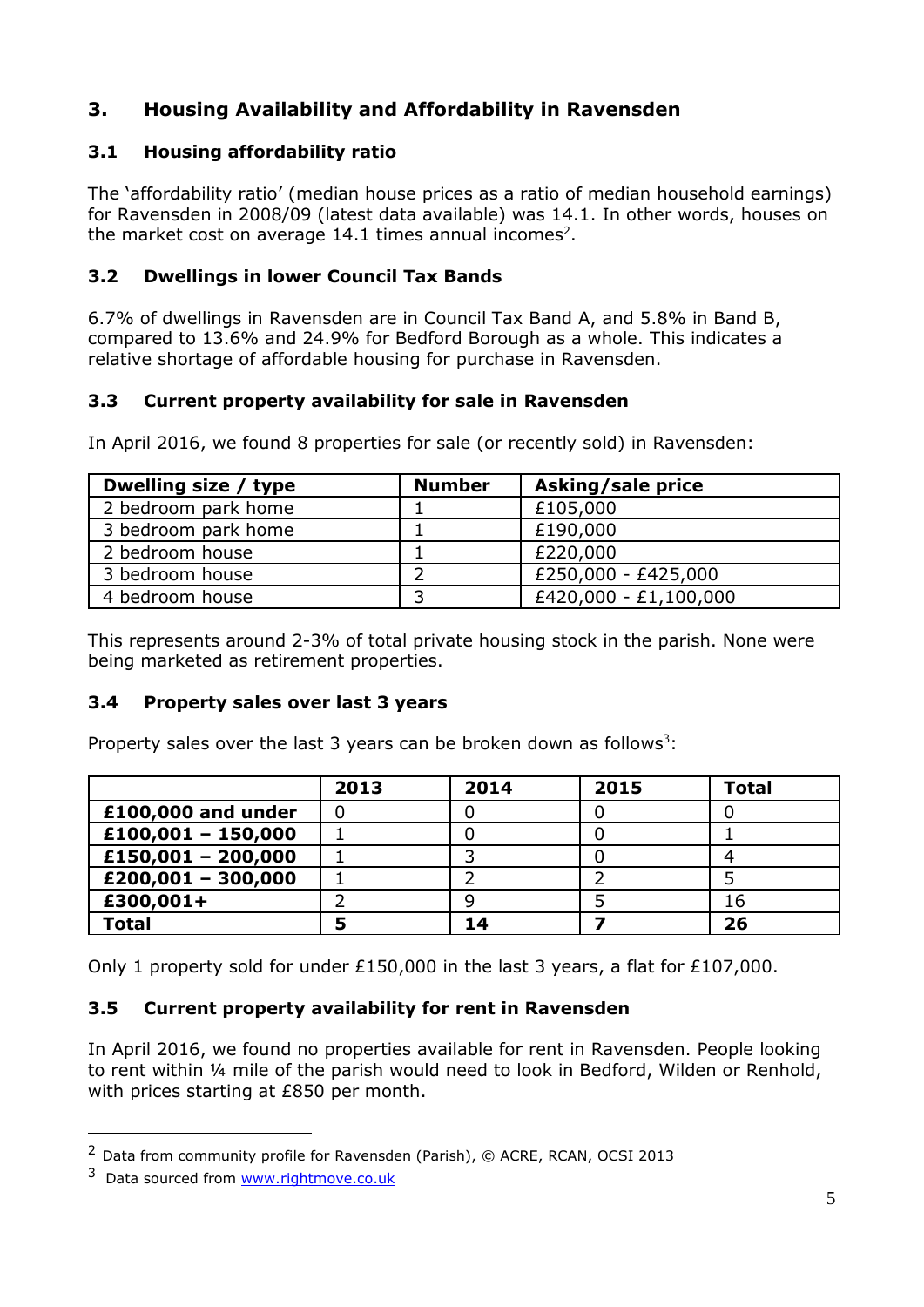#### **3.6 Household income required by first time buyers or renters in Ravensden**

According to Department of Communities and Local Government (DCLG) guidance, "a household can be considered able to afford to buy a home if it costs 3.5 times the gross household income for a single earner household or 2.9 times the gross household income for dual-income households."<sup>4</sup> This is reflected in the fact that the average loan to income ratio in lending to first-time buyers in January 2016 was 3.45.<sup>5</sup>

According to the DCLG guidance, in order to purchase the cheapest property currently available in Ravensden (the 2 bedroom park home at £105,000) as a first time buyer, a single earner household would need an annual gross income of £30,000, and a dualincome household would need over £36,000. Only one other property has been available in this price range over the last 3 years. It should be noted that the median annual gross income of UK taxpayers stood at £21,900 in 2013/4<sup>6</sup>.

According to the same guidance, "A household can be considered able to afford market house renting in cases where the rent payable was up to 25% of their gross household income." (The 'Rent Payable' figure is defined as the entire rent due, even if it is partially or entirely met by housing benefit.) To rent the cheapest property available near to Ravensden, a household's gross income would therefore need to be over £40,000.

## **3.7 Minimum deposit required by first time buyers in Ravensden**

Another major barrier to entry to the property market for first-time buyers is the high deposit needed for a competitive mortgage rate. The average loan to value for first time buyers nationally in December 2015 was 80.4%<sup>7</sup>, meaning that the average deposit was 19.6%.

Smaller deposit mortgages all but disappeared following the onset of the financial crisis. However, the government's Help to Buy scheme has more recently facilitated a market in mortgages for first-time buyers at up to 95% loan to value. These mortgages are generally offered at higher rates of interest than for buyers with larger deposits.

At 95% loan to value, a first-time buyer household might be able to purchase the 2 bedroom park home highlighted above with a deposit of around £5,250. At the December 2015 average of 80.4% loan to value, a deposit of over £20,000 would be required.

1

<sup>4</sup> Strategic Housing Market Assessments: Practice Guidance Version 2 (DCLG 2007)

<sup>5</sup> Council of Mortgage Lenders, July 2015

 $6$  HMRC, March 2016

<sup>&</sup>lt;sup>7</sup> Council of Mortgage Lenders, July 2015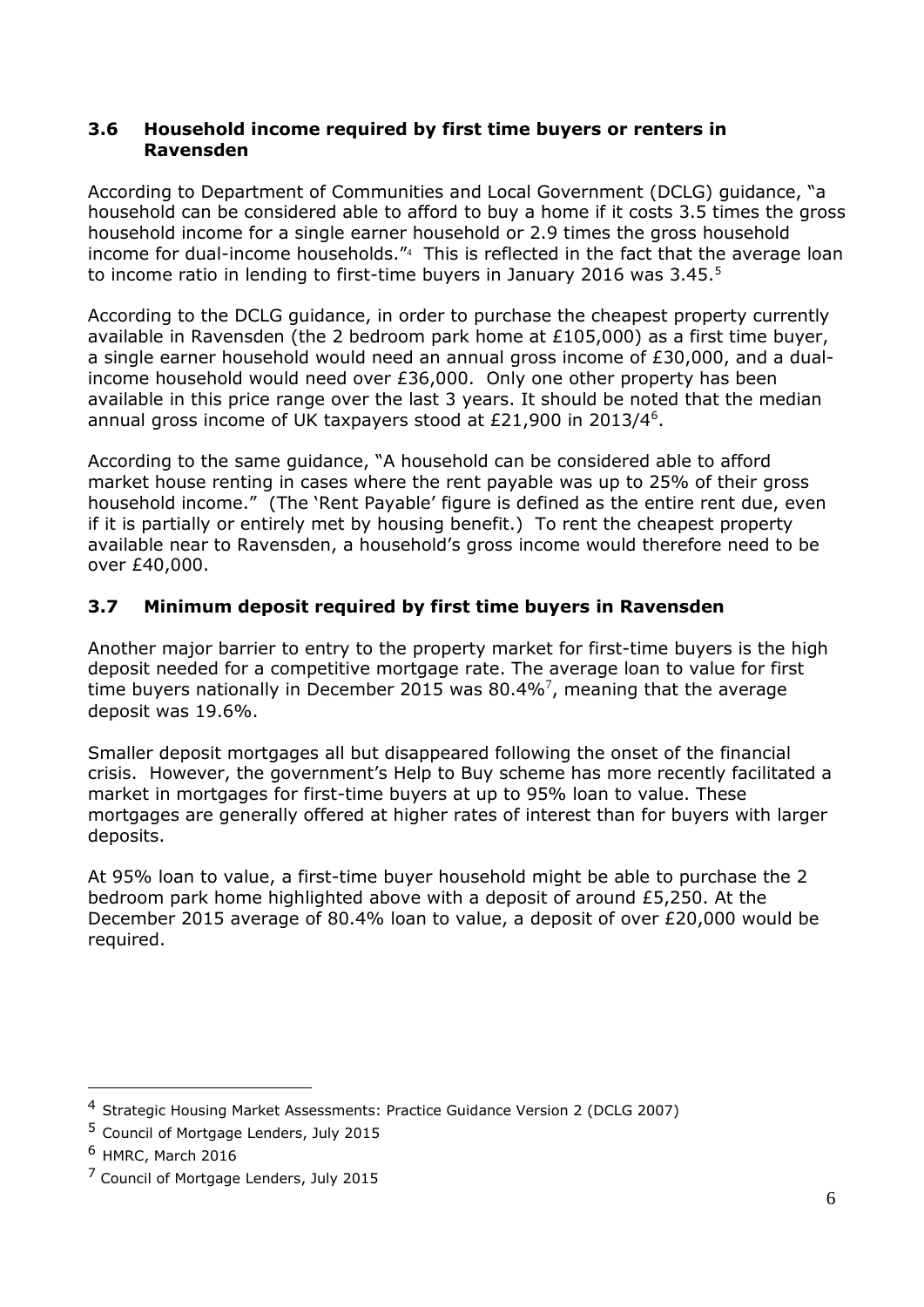## **4. Views on housing needs in Ravensden**

76% of respondents thought that there was a need for one or more types of new affordable housing in the parish (Q1). The % of respondents in favour of each specific type of housing was as follows:

| <b>Housing type</b>           | % of respondents |
|-------------------------------|------------------|
| <b>Flats</b>                  |                  |
| Smaller houses (1-2 bedrooms) | 50               |
| Larger houses (3+ bedrooms)   | フフ               |
| <b>Bungalows</b>              | 48               |
| Sheltered accommodation       |                  |

There was a clear preference for smaller houses and bungalows.

The % of respondents in favour of each type of tenure (Q2) was as follows:

| <b>Housing type</b>                                         | % of respondents |
|-------------------------------------------------------------|------------------|
| Purchase on the open market                                 | 75               |
| Shared ownership (part owned, part rent) with local people  | 42               |
| given priority                                              |                  |
| Private rent                                                | 14               |
| Affordable rent (through a housing association), with local | 41               |
| people given priority                                       |                  |

Purchase on the open market was the most popular, with reasonable proportions in favour of affordable rent and shared ownership, with local people given priority. There was little support for more private renting.

The provision of a small development of affordable housing (up to 10 units) based on identified local need (Q3) was supported by 78% of respondents, with only 22% not supporting the idea.

40 respondents took the opportunity to provide additional comments (Q4), which are attached as Appendix B.

Respondents were then asked which of the following best described them in terms of their future plans with regards to housing (Q5):

| <b>Future plans</b>                                          | No. of respondents |
|--------------------------------------------------------------|--------------------|
| I need to find a new home in Ravensden in the next 20years   | 29                 |
| (these respondents were asked to complete Section 2 also)    |                    |
| I am unlikely to need a new home in Ravensden in the next 20 | 85                 |
| years                                                        |                    |
| I am considering / planning to move away from Ravensden in   |                    |
| the next 20 years                                            |                    |
| No response                                                  |                    |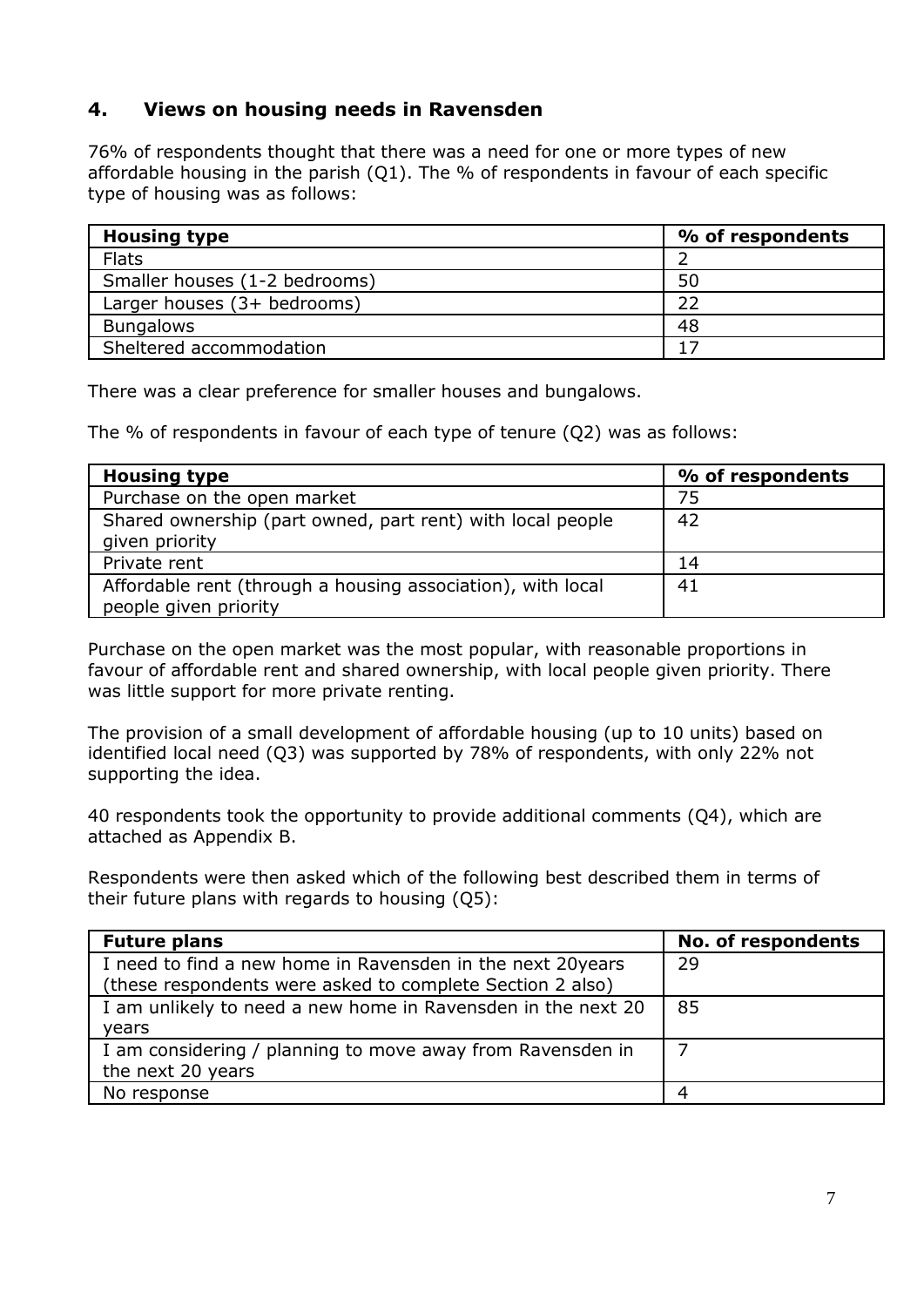# **5. Analysis of housing needs – affordable rent and shared ownership**

29 respondents indicated that they would be looking for new housing in the parish of Ravensden over the next 20 years all of which provided their name and address. These households are therefore regarded in principle as being in some form of housing need.

Out of these, 17 respondents were only looking to buy or rent on the open market, 16 of whom were owner occupiers. These respondents will be considered in Chapter 6.

The other 12 respondents were either considering affordable rent or shared ownership; they will be considered in this chapter.

## **5.1 Nature of local connection**

Local needs affordable housing would usually be made available in the first instance to people with a strong local connection. All 12 respondents identified a strong local connection (Q6) as follows (respondents could tick more than one):

| <b>Nature of local connection</b>                      | <b>No. of households</b> |
|--------------------------------------------------------|--------------------------|
| Currently live in Ravensden                            | 12                       |
| Previously lived in Ravensden and wish to return       |                          |
| An immediate family member (parent, child, or sibling) |                          |
| lives in Ravensden                                     |                          |
| Permanently employed in the parish                     |                          |

#### **5.2 Household composition of households in need**

Respondents were asked (Q7) which of a number of situations best described them:

| <b>Situation</b>                                           | <b>No. of households</b> |
|------------------------------------------------------------|--------------------------|
| A young single adult/couple without dependent children     |                          |
| A young single adult/couple planning to start a family     |                          |
| An older single adult/couple without dependent children)   | b                        |
| A family with dependent child (ren) or other dependent (s) |                          |

#### **5.3 Current housing circumstances of households in need**

The current living arrangements by the 12 respondents (Q8) broke down as follows:

| <b>Housing tenure</b>               | <b>No. of households</b> |
|-------------------------------------|--------------------------|
| Living with parent(s) in their home |                          |
| Renting from a Housing Association  |                          |
| Renting privately                   |                          |
| Owner occupier                      |                          |
| Housing provided with job           |                          |

Owner occupiers would not normally be considered for affordable housing, although these 4 respondents appeared to have particular needs to do with disability and/or advancing age, or financial reasons, that might qualify them in certain circumstances.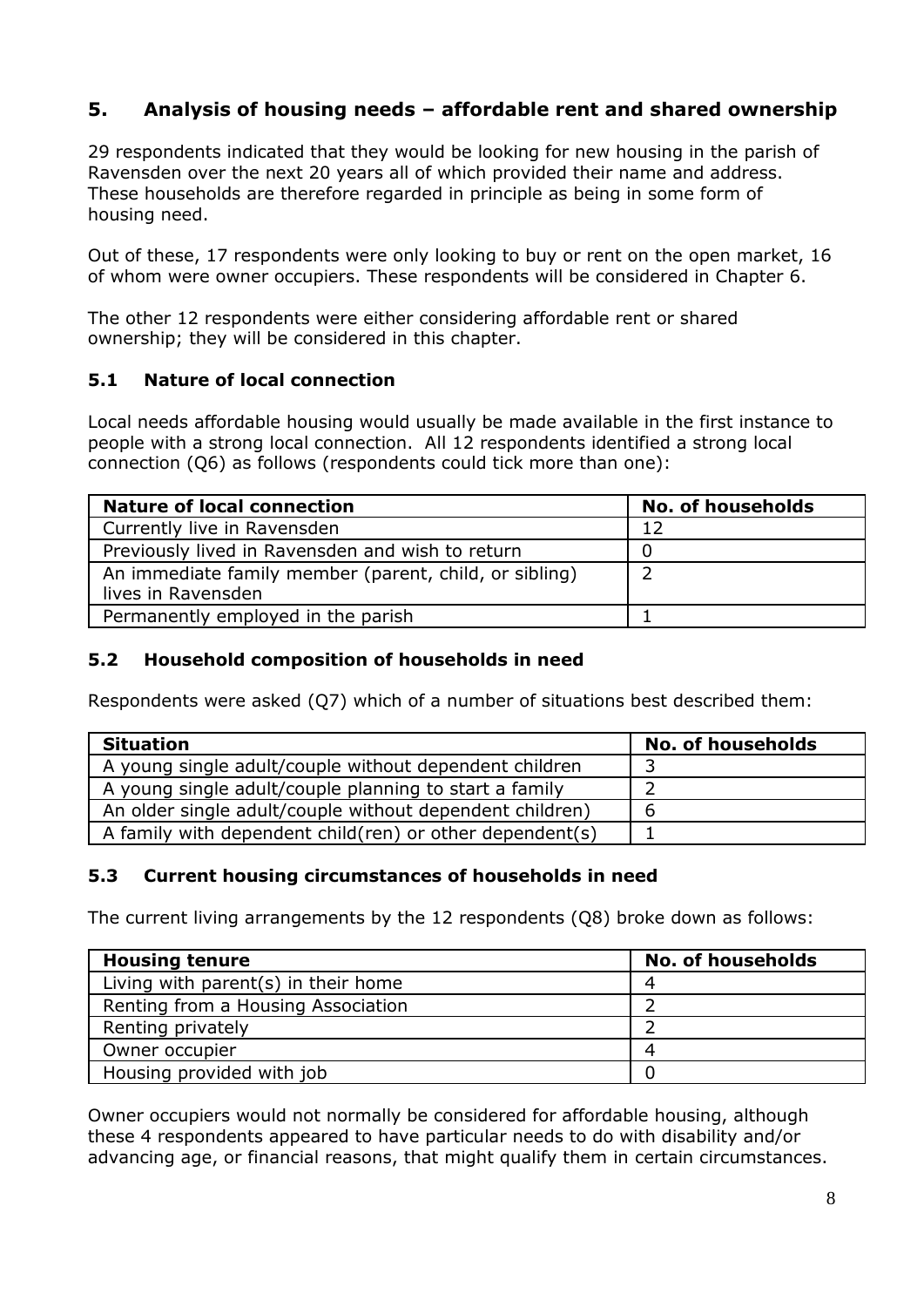## **5.4 Reason for housing need**

The needs identified by the 12 respondents (Q9) can be summarised as follows (respondents were able to identify more than one need):

| <b>Need</b>                                                                                  | <b>No. of households</b> |
|----------------------------------------------------------------------------------------------|--------------------------|
| Present home too small                                                                       |                          |
| Present home too large                                                                       |                          |
| Want to move out of the family home                                                          | Δ                        |
| Want to get on housing ladder                                                                |                          |
| Medical reasons / disability                                                                 | 3                        |
| At risk of losing current home                                                               |                          |
| Need to be closer to family or carer support                                                 | ი                        |
| Financial reasons                                                                            | 3                        |
| Other (need sheltered accommodation / bungalow / more<br>suitable property for older person) | 3                        |

The need was mainly divided between younger adults still living with their parents; and older people seeking more suitable accommodation.

#### **5.5 Housing tenure sought**

The housing tenure sought by the households in need (Q10) broke down as follows (respondents could tick more than one):

| <b>Housing tenure</b>           | <b>No. of households</b> |
|---------------------------------|--------------------------|
| Rent from a Housing Association |                          |
| Rent privately                  |                          |
| Buy on the open market          | n                        |
| Buy on a shared ownership basis | h                        |

All respondents were considering an affordable housing option (renting from a Housing Association or shared ownership).

## **5.6 Housing type sought**

The housing type sought by the households in need (Q11) broke down as follows (respondents could tick more than one):

| Type of property               | <b>No. of households</b> |
|--------------------------------|--------------------------|
| Flat                           |                          |
| House                          |                          |
| Bungalow / retirement property |                          |
| Sheltered housing              |                          |

There was a particular demand for housing more suitable for older people.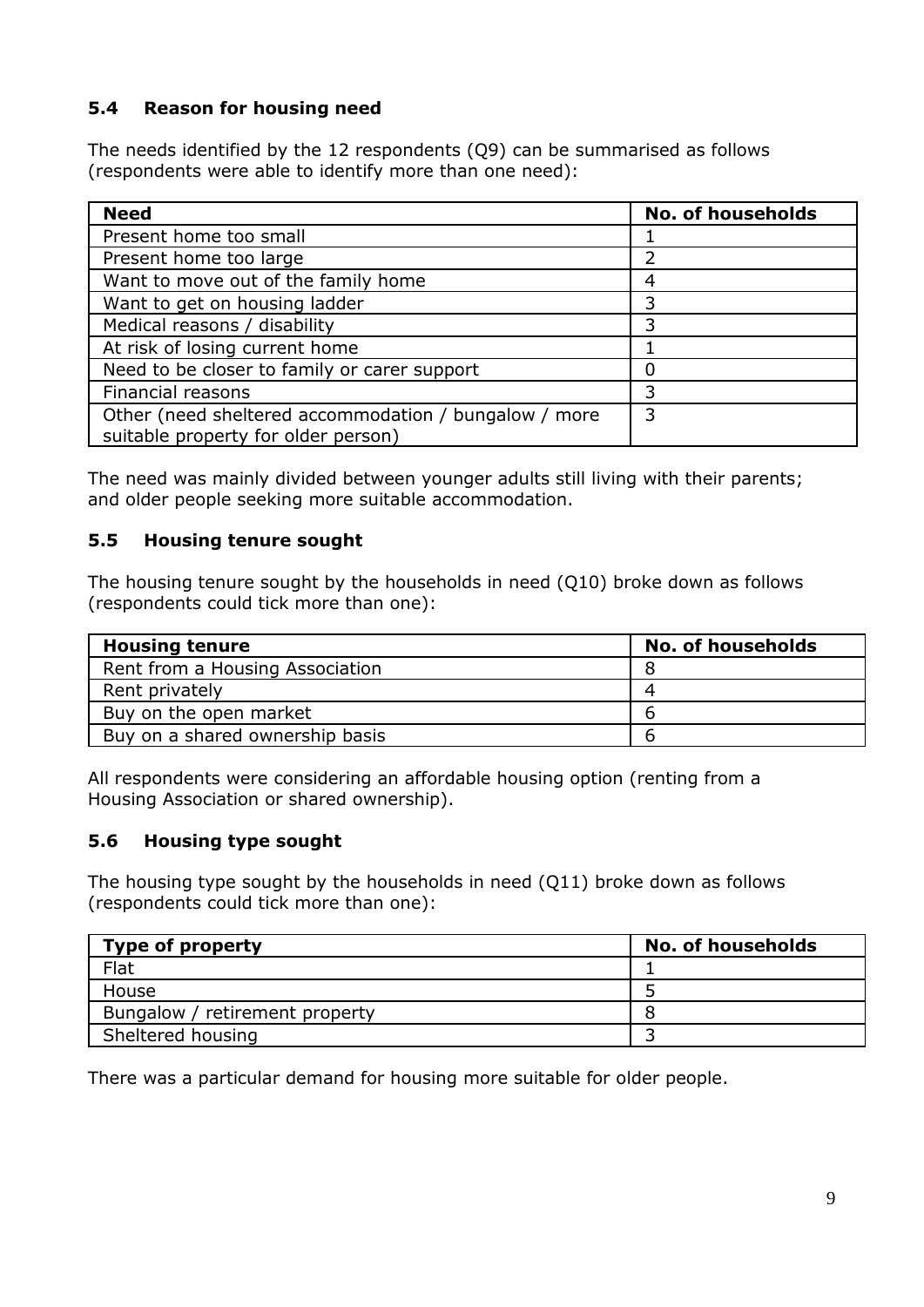## **5.7 Housing size sought**

The number of bedrooms sought by the households in need (Q12) broke down as follows (respondents could tick more than one):

| <b>Size of property</b>  | <b>No. of households</b> |
|--------------------------|--------------------------|
| One bedroom              |                          |
| Two bedrooms             |                          |
| Three bedrooms           |                          |
| More than three bedrooms |                          |

Most respondents were interested in 2 bedroom properties, although there was also some interest in 1 and 3 bedrooms.

#### **5.8 Timescale of housing need**

The timescale in which these respondents would be looking for different accommodation (Q13) was as follows:

| <b>Timescale</b>   | <b>No. of households</b> |
|--------------------|--------------------------|
| Within 0-3 years   |                          |
| Within 3-5 years   |                          |
| Within 5-10 years  |                          |
| Within 10-20 years |                          |

All except 3 respondents would be looking for new housing over the next 5 years.

#### **5.9 Gross income of households in need**

We saw in Chapter 3 that, in order to purchase the cheapest property currently available in Ravensden (the 2 bedroom park home at £105,000) as a first time buyer, a single earner household would need an annual gross income of £30,000, and a dualincome household would need over £36,000. No rental properties were available.

The current gross annual income of anyone responsible for paying the rent/mortgage for the 13 households under analysis breaks down as follows:

| <b>Current gross income</b> | <b>No. of households</b> |
|-----------------------------|--------------------------|
| Less than $£20,000 / yr$    |                          |
| £20,000 to £30,000 / yr     |                          |
| £30,000 to £40,000 / yr     |                          |
| More than $£40,000 / yr$    |                          |
| No response                 |                          |

Based on the data provided, at least 10 households could not currently afford to purchase on the open market in Ravensden, even if suitable properties were available.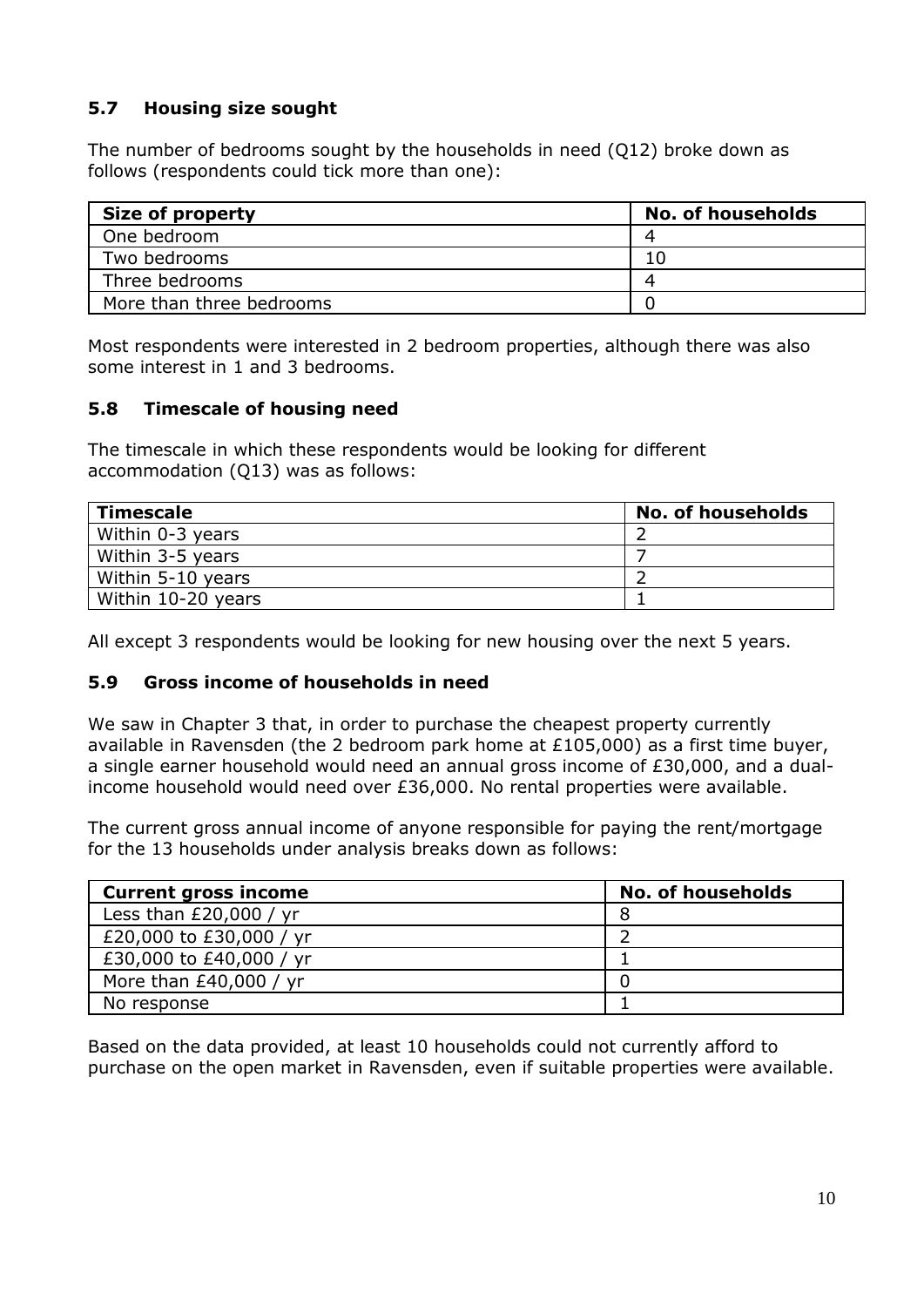## **5.10 Savings or equity of households in need**

As we saw in Chapter 3, the average deposit required for a first-time buyer to purchase the cheapest property currently available in Ravensden is over £20,000. The minimum (under a 95% Loan to Value deal) would be around £5,250.

The savings or other equity that these 12 households could use to contribute towards a mortgage breaks down as follows:

| Savings/equity     | <b>No. of households</b> |
|--------------------|--------------------------|
| Below £20,000      |                          |
| £20,000 to £50,000 |                          |
| More than £50,000  |                          |
| No response        |                          |

At least 6 respondents would not have enough savings or equity currently to buy a property on the open market as a first time buyer, except at high Loan to Value. Of the others, 4 had insufficient gross income.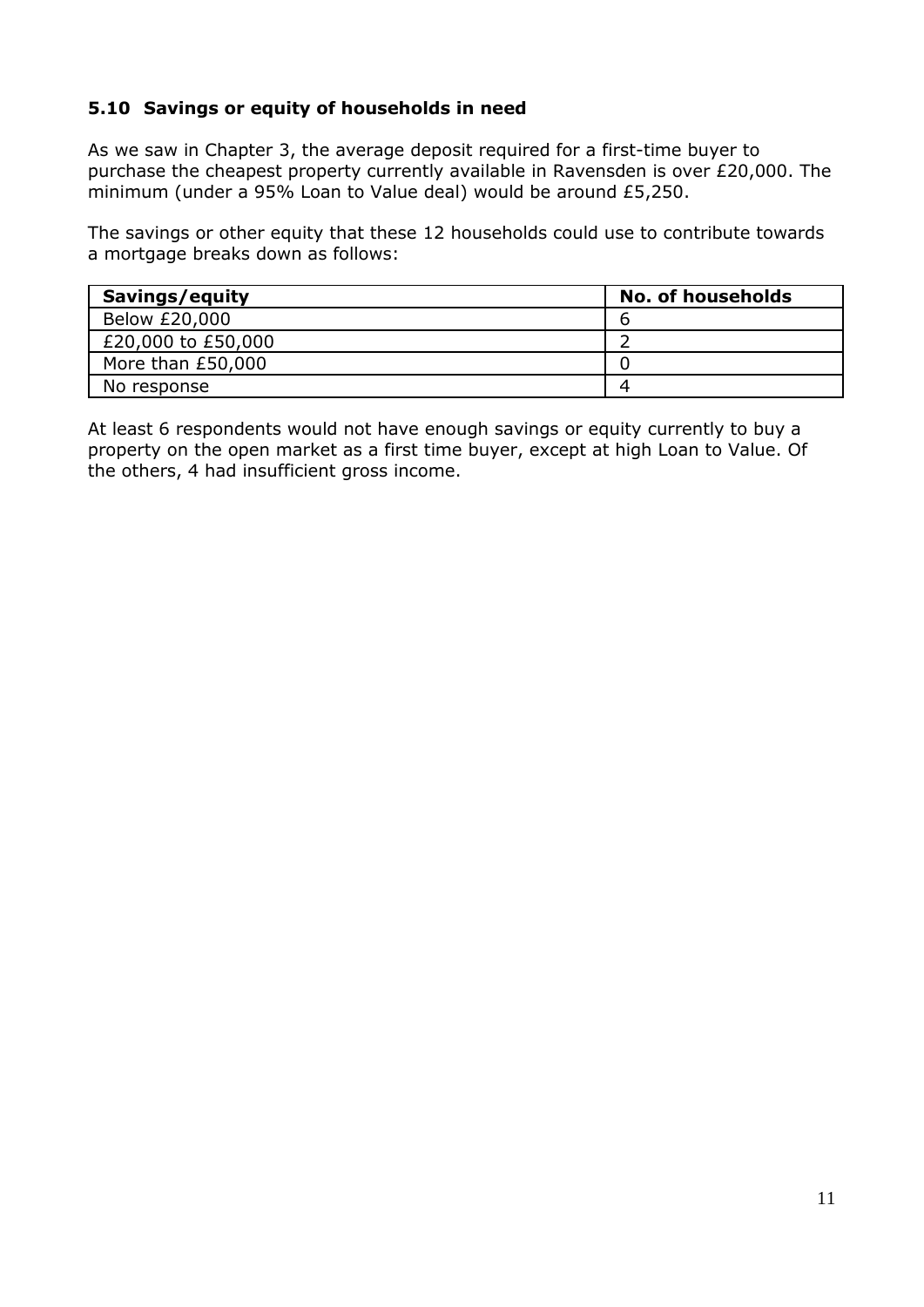# **6. Analysis of housing needs – market housing**

17 respondents were only looking to buy or rent on the open market. All were currently living in Ravensden, and would therefore in most cases sell their current property on moving.

## **6.1 Household composition of households in need**

Respondents were asked (Q7) which of a number of situations best described them:

| <b>Situation</b>                                           | <b>No. of households</b> |
|------------------------------------------------------------|--------------------------|
| A young single adult/couple without dependent children     |                          |
| A young single adult/couple planning to start a family     |                          |
| An older single adult/couple without dependent children)   |                          |
| A family with dependent child (ren) or other dependent (s) |                          |

Nearly all of the need is coming from older people.

## **6.3 Current housing circumstances of households in need**

The current living arrangements by these 17 respondents (Q8) broke down as follows:

| <b>Housing tenure</b>               | <b>No. of households</b> |
|-------------------------------------|--------------------------|
| Living with parent(s) in their home |                          |
| Renting from a Housing Association  |                          |
| Renting privately                   |                          |
| Owner occupier                      | 16                       |
| Housing provided with job           |                          |

All but one were owner occupiers.

## **6.4 Reason for housing need**

The needs identified by these 17 respondents (Q9) can be summarised as follows (respondents were able to identify more than one need):

| <b>Need</b>                                  | <b>No. of households</b> |
|----------------------------------------------|--------------------------|
| Present home too small                       |                          |
| Present home too large                       | 13                       |
| Want to move out of the family home          |                          |
| Want to get on housing ladder                |                          |
| Medical reasons / disability                 | 3                        |
| At risk of losing current home               |                          |
| Need to be closer to family or carer support |                          |
| Financial reasons                            |                          |
| Other (move into a bungalow)                 |                          |

Nearly all of the need was associated with people wanting to move into smaller properties as they got older.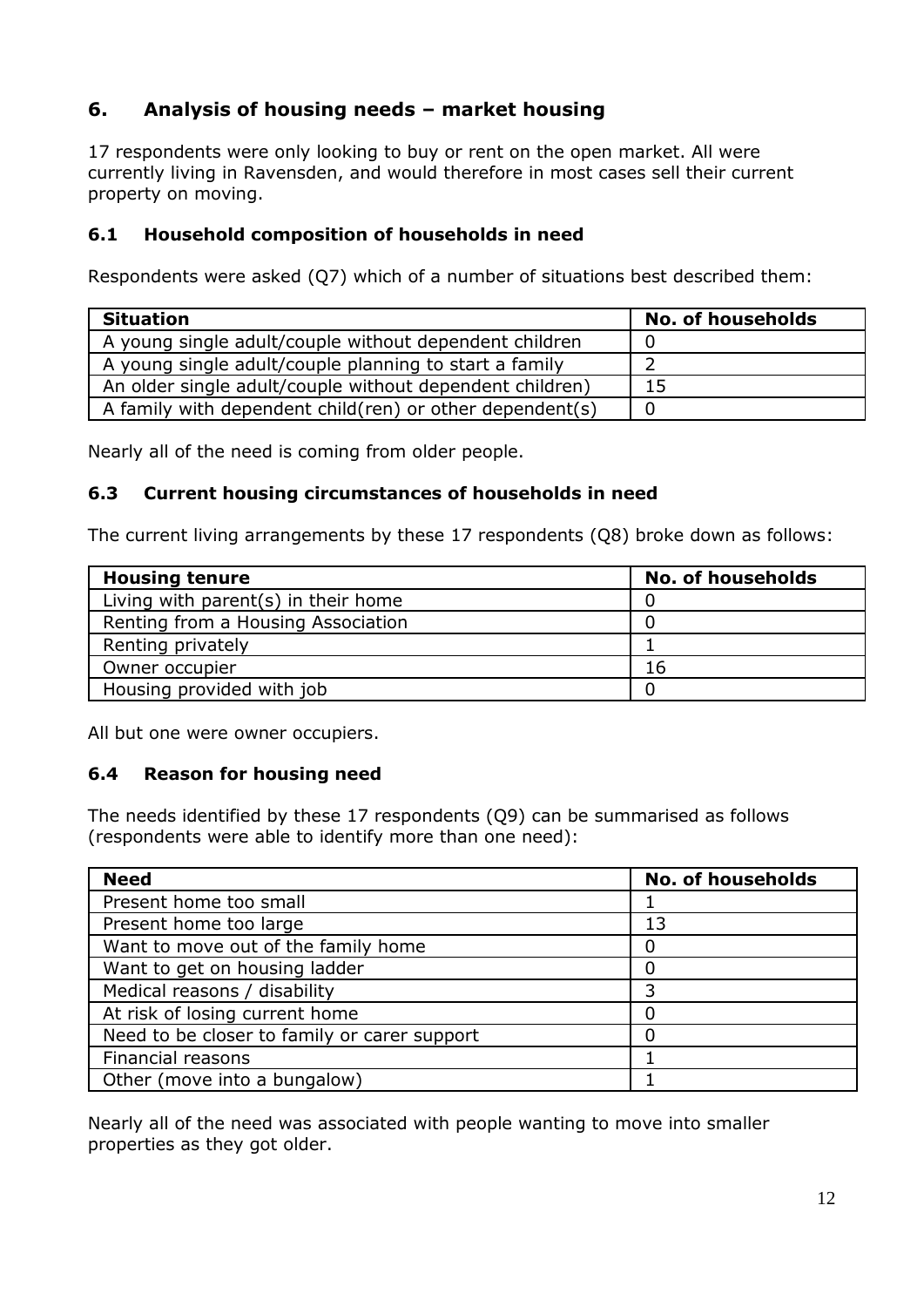## **6.5 Housing tenure sought**

The housing tenure sought by the households in need (Q10) broke down as follows (respondents could tick more than one):

| <b>Housing tenure</b>           | <b>No. of households</b> |
|---------------------------------|--------------------------|
| Rent from a Housing Association |                          |
| Rent privately                  |                          |
| Buy on the open market          | 17                       |
| Buy on a shared ownership basis |                          |

#### **6.6 Housing type sought**

The housing type sought by the households in need (Q11) broke down as follows (respondents could tick more than one):

| <b>Type of property</b>        | <b>No. of households</b> |
|--------------------------------|--------------------------|
| Flat                           |                          |
| <b>House</b>                   |                          |
| Bungalow / retirement property |                          |
| Sheltered housing              |                          |

There was a particular demand for housing more suitable for older people.

## **6.7 Housing size sought**

The number of bedrooms sought by the households in need (Q12) broke down as follows (respondents could tick more than one):

| <b>Size of property</b>  | <b>No. of households</b> |
|--------------------------|--------------------------|
| One bedroom              |                          |
| Two bedrooms             |                          |
| Three bedrooms           | 14                       |
| More than three bedrooms |                          |

Most respondents were interested in 2 or 3 bedroom properties.

#### **6.8 Timescale of housing need**

The timescale in which these respondents would be looking for different accommodation (Q13) was as follows:

| <b>Timescale</b>   | <b>No. of households</b> |
|--------------------|--------------------------|
| Within 0-3 years   |                          |
| Within 3-5 years   |                          |
| Within 5-10 years  |                          |
| Within 10-20 years | n                        |
| Not specified      |                          |

Only 7 respondents would be looking for new housing over the next 5 years.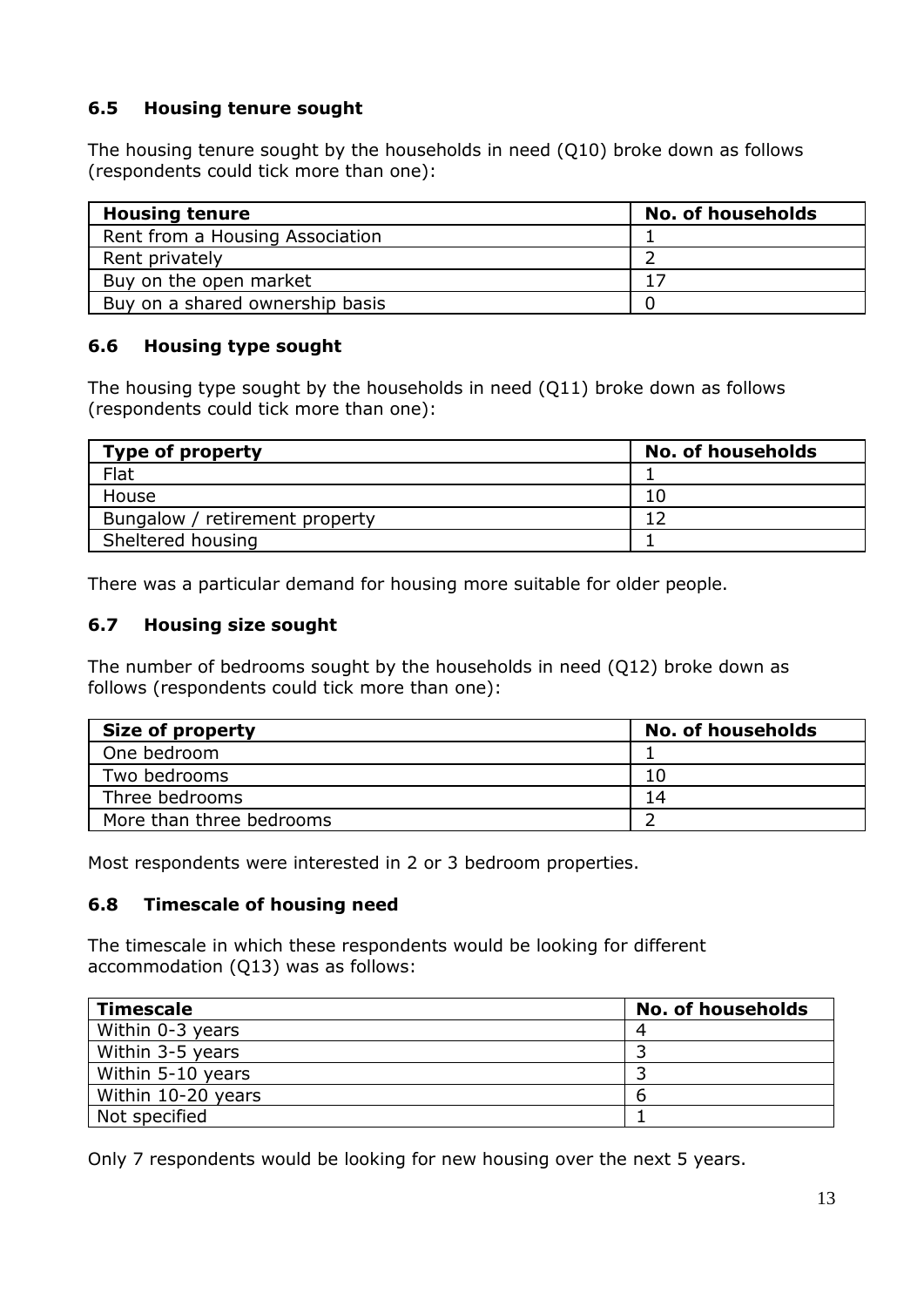# **7. Conclusions and recommendations**

## **7.1 Affordable housing**

Analysis of the data considered in Chapter 5 has identified a small need for affordable housing within Ravensden from households resident in the parish, which is unlikely to be met by normal market provision. This need generally comes from people currently in rented accommodation.

Affordable rented and shared ownership housing for local people in Ravensden could be provided through the development of a rural exception, which would provide affordable housing for which households with a local connection would take priority.

Based on data supplied by respondents, up to 12 households with a local connection would be suitable for housing within a rural exception site development, whether for rent or shared ownership. However, it must be recognised that this is a snapshot of current, self-assessed need: some respondents may withdraw, move, or be housed by other means during the planning and development of any future scheme. Some of these respondents aspired to buy on the open market only, however did not appear to have the financial means to do so within Ravensden.

In order to have reasonable confidence that any new housing provided through a rural exception site will be taken up by people with a local connection to Ravensden, our recommendation is to meet 50% of the need identified, which would be **6 units**.

Our assessment from the data is that the 6 units could be broken down as follows:

- 2 x 2 bedroom house (shared ownership)
- 4 x 1-2 bedroom bungalow (rent)

In making this assessment we consider a number of factors including household size and circumstances; the type and tenure being sought by respondents; and their financial means. This breakdown is explained further below:

#### **2 x 2 bedroom house (shared ownership)**

4 respondents were young single adults or couples currently living with parents who wanted to get on the housing ladder. They had insufficient financial means to buy on the open market in Ravensden, but were interested in shared ownership.

#### **4 x 1-2 bedroom bungalow (rent)**

8 respondents were a mix of owner occupiers and renters who were interested in 1 or 2 bedroom bungalows or retirement properties for affordable rent through a Housing Association, for reasons of disability/medical issues or advancing age.